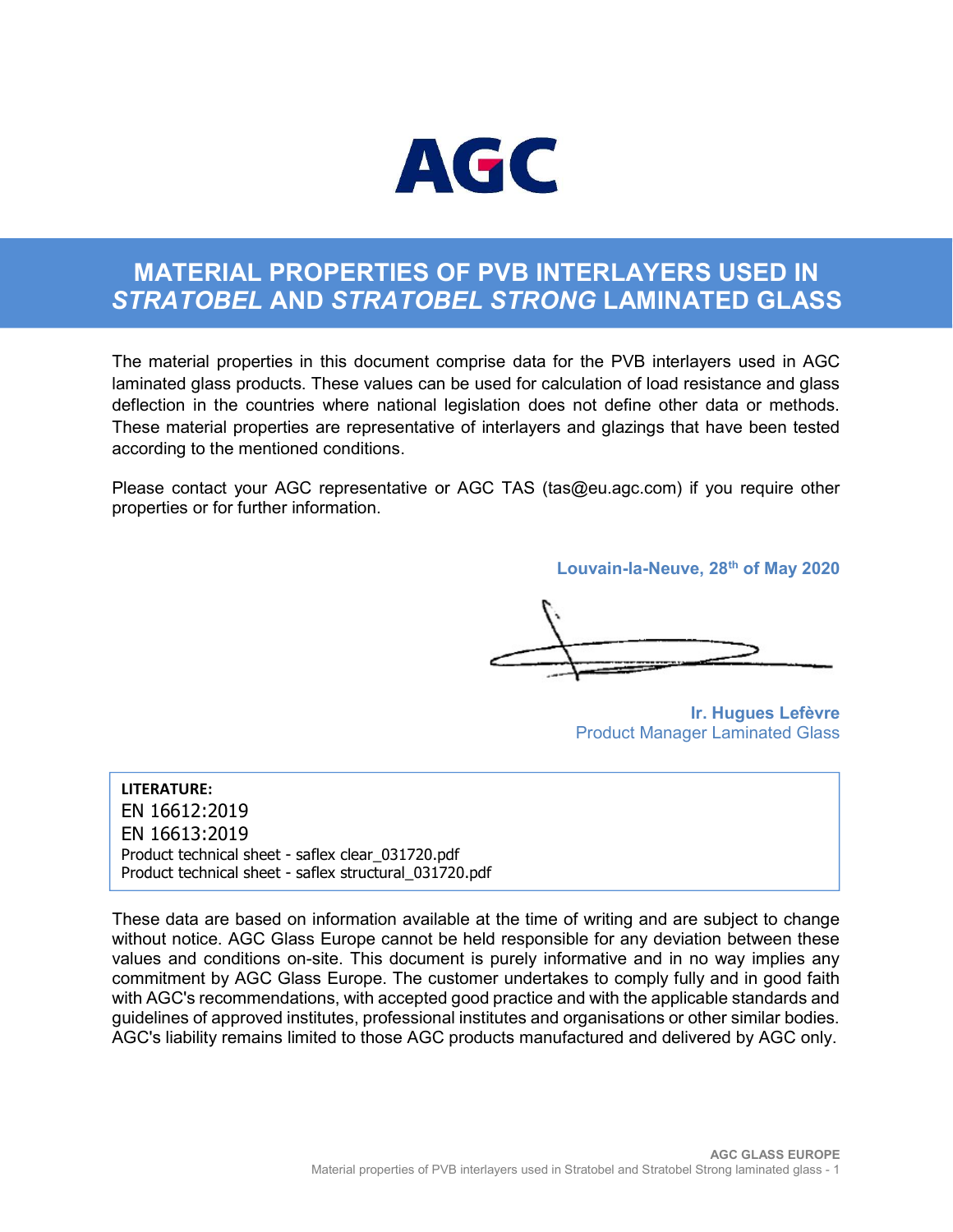## MATERIAL PROPERTIES OF PVB INTERLAYERS USED IN STRATOBEL AND STRATOBEL STRONG LAMINATED GLASS

Young's modulus

|                                                                                                                                                                                                                                               | Load                                                                  | Temperature                                                 | <b>TOUNG STROUGHUS</b><br>$E(MPa)$ **              |                  |  |  |  |  |
|-----------------------------------------------------------------------------------------------------------------------------------------------------------------------------------------------------------------------------------------------|-----------------------------------------------------------------------|-------------------------------------------------------------|----------------------------------------------------|------------------|--|--|--|--|
| Loading                                                                                                                                                                                                                                       | duration                                                              | range                                                       | <b>Stratobel</b><br><b>Strong</b>                  | <b>Stratobel</b> |  |  |  |  |
| <b>WIND</b>                                                                                                                                                                                                                                   |                                                                       |                                                             |                                                    |                  |  |  |  |  |
| Wind gust (Mediterranean areas)                                                                                                                                                                                                               | 3 sec.                                                                | $0^{\circ}$ C to $35^{\circ}$ C                             | 25                                                 | 2.5              |  |  |  |  |
| Wind gust (other areas)                                                                                                                                                                                                                       | 3 sec.                                                                | $0^{\circ}$ C to 20 $^{\circ}$ C                            | 1005                                               | 33               |  |  |  |  |
| Wind storm (Mediterranean areas)                                                                                                                                                                                                              | 10 min.                                                               | 0°C to 35°C                                                 | 1.7                                                | 1.1              |  |  |  |  |
| Wind storm (other areas)                                                                                                                                                                                                                      | 10 min.                                                               | $0^{\circ}$ C to 20 $^{\circ}$ C                            | 254                                                | 2.3              |  |  |  |  |
| <b>PERSONAL LOADS</b>                                                                                                                                                                                                                         |                                                                       |                                                             |                                                    |                  |  |  |  |  |
| Balustrade loads - no crowd (e.g. building use<br>categories A, B, C1 and E)                                                                                                                                                                  | 30 sec.                                                               | $0^{\circ}$ C to $30^{\circ}$ C                             | 33                                                 | 2.1              |  |  |  |  |
| Balustrade loads - crowds                                                                                                                                                                                                                     | 5 min.                                                                | 0°C to 30°C                                                 | 7.1                                                | 1.4              |  |  |  |  |
| Maintenance loads                                                                                                                                                                                                                             | 30 min.                                                               | 0°C to 40°C                                                 | 1.19                                               | 0.80             |  |  |  |  |
| <b>SNOW</b>                                                                                                                                                                                                                                   |                                                                       |                                                             |                                                    |                  |  |  |  |  |
| Snow load - external canopies and roofs of<br>unheated buildings                                                                                                                                                                              | 3 weeks                                                               | -20 $^{\circ}$ C to 0 $^{\circ}$ C                          | 330                                                | min. $1.2*$      |  |  |  |  |
| Snow load - roofs of heated buildings                                                                                                                                                                                                         | 5 days                                                                | -20 $^{\circ}$ C to 20 $^{\circ}$ C                         | 4.2                                                | 1.0              |  |  |  |  |
| <b>CAVITY PRESSURE VARIATIONS ON</b><br><b>INSULATING GLASS UNITS</b>                                                                                                                                                                         |                                                                       |                                                             |                                                    |                  |  |  |  |  |
| Summer                                                                                                                                                                                                                                        | 6 hours                                                               | 20°C to 40°C                                                | 1.11                                               | 0.19             |  |  |  |  |
| Winter                                                                                                                                                                                                                                        | 12 hours                                                              | -30 $^{\circ}$ C to 20 $^{\circ}$ C                         | 18                                                 | 1.2              |  |  |  |  |
| <b>PERMANENT LOADS</b>                                                                                                                                                                                                                        |                                                                       |                                                             |                                                    |                  |  |  |  |  |
| Self-weight, change in altitude etc.                                                                                                                                                                                                          | 50 years                                                              | $-20^{\circ}$ C to 60 $^{\circ}$ C                          | N/A                                                | N/A              |  |  |  |  |
| <b>NOTES:</b><br>* Values for 0°C not available, however higher stiffness has been proven<br>** The values correspond to the highest temperature in the given temperature range<br><b>OTHER MATERIALS PROPORTIES OF</b><br><b>INTERLAYERS</b> |                                                                       |                                                             |                                                    |                  |  |  |  |  |
|                                                                                                                                                                                                                                               | Poisson's<br>ratio at 23°C<br>and 50% RH<br><b>ASTM D638</b><br>$(-)$ | Density at 23°C<br><b>ASTM D792</b><br>(kg/m <sup>3</sup> ) | Thermal conductivity at 63°C<br>ASTM D5930 (W/m.K) |                  |  |  |  |  |
| Stratobel                                                                                                                                                                                                                                     | 0.5                                                                   | 1070                                                        |                                                    | 0.2              |  |  |  |  |
| Stratobel Strong                                                                                                                                                                                                                              | 0.5                                                                   | 1080                                                        | 0.196                                              |                  |  |  |  |  |